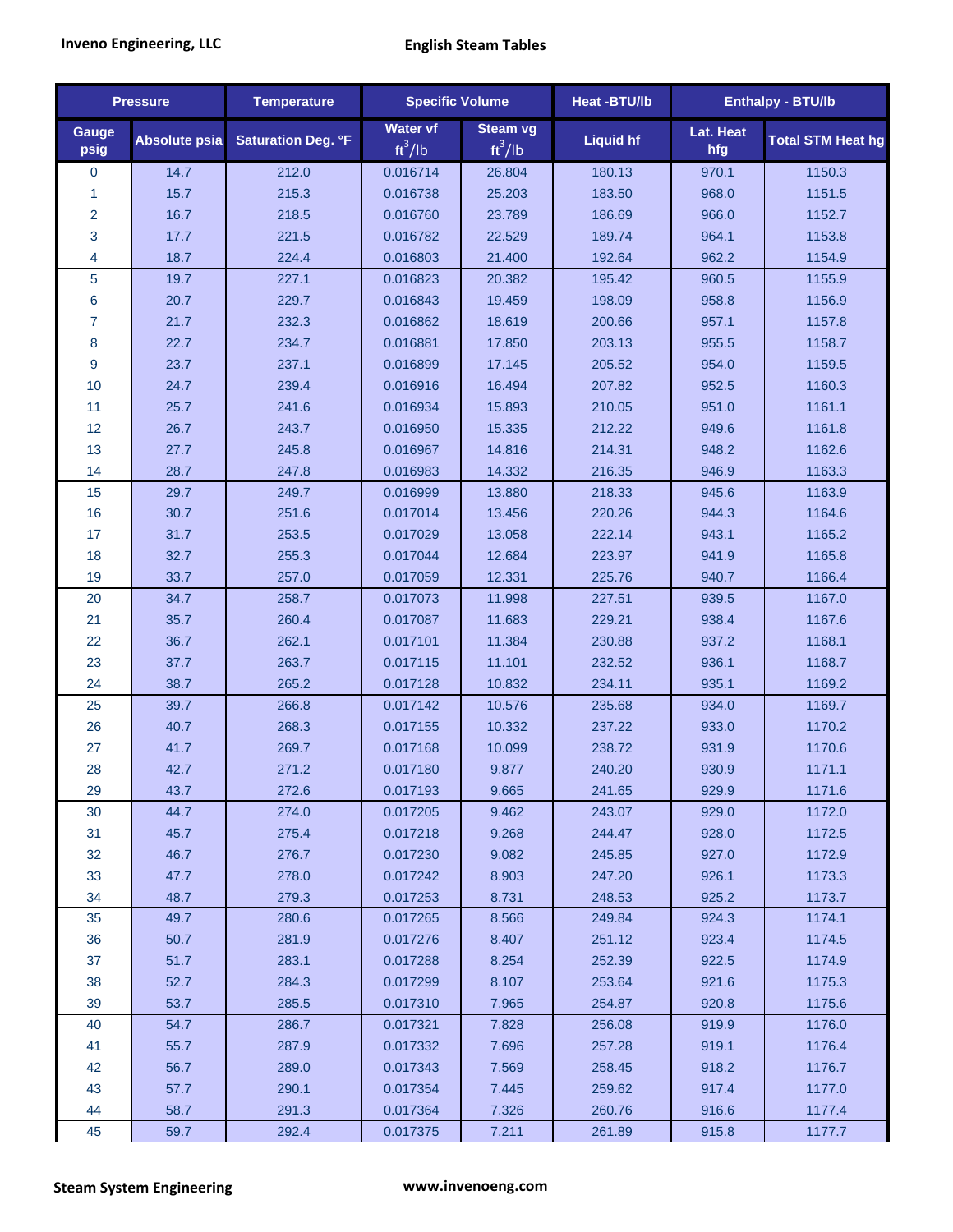| <b>Pressure</b> |                      | <b>Temperature</b>        | <b>Specific Volume</b>       |                       | <b>Heat-BTU/lb</b> |                  | <b>Enthalpy - BTU/lb</b> |
|-----------------|----------------------|---------------------------|------------------------------|-----------------------|--------------------|------------------|--------------------------|
| Gauge<br>psig   | <b>Absolute psia</b> | <b>Saturation Deg. °F</b> | <b>Water vf</b><br>$ft^3/lb$ | Steam vg<br>$ft^3/lb$ | <b>Liquid hf</b>   | Lat. Heat<br>hfg | <b>Total STM Heat hg</b> |
| 46              | 60.7                 | 293.4                     | 0.017385                     | 7.099                 | 263.01             | 915.0            | 1178.0                   |
| 47              | 61.7                 | 294.5                     | 0.017395                     | 6.991                 | 264.11             | 914.2            | 1178.4                   |
| 48              | 62.7                 | 295.6                     | 0.017405                     | 6.886                 | 265.20             | 913.5            | 1178.7                   |
| 49              | 63.7                 | 296.6                     | 0.017416                     | 6.784                 | 266.28             | 912.7            | 1179.0                   |
| 50              | 64.7                 | 297.7                     | 0.017426                     | 6.685                 | 267.34             | 911.9            | 1179.3                   |
| 51              | 65.7                 | 298.7                     | 0.017435                     | 6.589                 | 268.39             | 911.2            | 1179.6                   |
| 52              | 66.7                 | 299.7                     | 0.017445                     | 6.496                 | 269.42             | 910.4            | 1179.9                   |
| 53              | 67.7                 | 300.7                     | 0.017455                     | 6.406                 | 270.45             | 909.7            | 1180.2                   |
| 54              | 68.7                 | 301.7                     | 0.017465                     | 6.318                 | 271.46             | 909.0            | 1180.4                   |
| 55              | 69.7                 | 302.6                     | 0.017474                     | 6.233                 | 272.46             | 908.2            | 1180.7                   |
| 56              | 70.7                 | 303.6                     | 0.017484                     | 6.150                 | 273.45             | 907.5            | 1181.0                   |
| 57              | 71.7                 | 304.5                     | 0.017493                     | 6.069                 | 274.43             | 906.8            | 1181.3                   |
| 58              | 72.7                 | 305.5                     | 0.017503                     | 5.990                 | 275.40             | 906.1            | 1181.5                   |
| 59              | 73.7                 | 306.4                     | 0.017512                     | 5.913                 | 276.36             | 905.4            | 1181.8                   |
| 60              | 74.7                 | 307.3                     | 0.017521                     | 5.839                 | 277.31             | 904.7            | 1182.0                   |
| 61              | 75.7                 | 308.2                     | 0.017530                     | 5.766                 | 278.25             | 904.0            | 1182.3                   |
| 62              | 76.7                 | 309.1                     | 0.017540                     | 5.695                 | 279.18             | 903.4            | 1182.5                   |
| 63              | 77.7                 | 310.0                     | 0.017549                     | 5.626                 | 280.10             | 902.7            | 1182.8                   |
| 64              | 78.7                 | 310.9                     | 0.017558                     | 5.558                 | 281.01             | 902.0            | 1183.0                   |
| 65              | 79.7                 | 311.8                     | 0.017566                     | 5.493                 | 281.91             | 901.4            | 1183.3                   |
| 66              | 80.7                 | 312.6                     | 0.017575                     | 5.428                 | 282.80             | 900.7            | 1183.5                   |
| 67              | 81.7                 | 313.5                     | 0.017584                     | 5.366                 | 283.69             | 900.1            | 1183.7                   |
| 68              | 82.7                 | 314.3                     | 0.017593                     | 5.304                 | 284.56             | 899.4            | 1184.0                   |
| 69              | 83.7                 | 315.2                     | 0.017602                     | 5.245                 | 285.43             | 898.8            | 1184.2                   |
| 70              | 84.7                 | 316.0                     | 0.017610                     | 5.186                 | 286.29             | 898.1            | 1184.4                   |
| 71              | 85.7                 | 316.8                     | 0.017619                     | 5.129                 | 287.14             | 897.5            | 1184.6                   |
| 72              | 86.7                 | 317.6                     | 0.017627                     | 5.073                 | 287.99             | 896.9            | 1184.9                   |
| 73              | 87.7                 | 318.4                     | 0.017636                     | 5.018                 | 288.83             | 896.2            | 1185.1                   |
| 74              | 88.7                 | 319.2                     | 0.017644                     | 4.965                 | 289.66             | 895.6            | 1185.3                   |
| 75              | 89.7                 | 320.0                     | 0.017653                     | 4.913                 | 290.48             | 895.0            | 1185.5                   |
| 76              | 90.7                 | 320.8                     | 0.017661                     | 4.861                 | 291.30             | 894.4            | 1185.7                   |
| 77              | 91.7                 | 321.6                     | 0.017669                     | 4.811                 | 292.10             | 893.8            | 1185.9                   |
| 78              | 92.7                 | 322.4                     | 0.017677                     | 4.762                 | 292.91             | 893.2            | 1186.1                   |
| 79              | 93.7                 | 323.1                     | 0.017685                     | 4.714                 | 293.70             | 892.6            | 1186.3                   |
| 80              | 94.7                 | 323.9                     | 0.017694                     | 4.667                 | 294.49             | 892.0            | 1186.5                   |
| 81              | 95.7                 | 324.6                     | 0.017702                     | 4.621                 | 295.27             | 891.4            | 1186.7                   |
| 82              | 96.7                 | 325.4                     | 0.017710                     | 4.576                 | 296.05             | 890.8            | 1186.9                   |
| 83              | 97.7                 | 326.1                     | 0.017718                     | 4.531                 | 296.82             | 890.2            | 1187.1                   |
| 84              | 98.7                 | 326.9                     | 0.017726                     | 4.488                 | 297.59             | 889.7            | 1187.3                   |
| 85              | 99.7                 | 327.6                     | 0.017734                     | 4.445                 | 298.34             | 889.1            | 1187.4                   |
| 86              | 100.7                | 328.3                     | 0.017741                     | 4.403                 | 299.10             | 888.5            | 1187.6                   |
| 87              | 101.7                | 329.0                     | 0.017749                     | 4.362                 | 299.84             | 888.0            | 1187.8                   |
| 88              | 102.7                | 329.7                     | 0.017757                     | 4.322                 | 300.59             | 887.4            | 1188.0                   |
| 89              | 103.7                | 330.5                     | 0.017765                     | 4.283                 | 301.32             | 886.8            | 1188.2                   |
| 90              | 104.7                | 331.2                     | 0.017772                     | 4.244                 | 302.05             | 886.3            | 1188.3                   |
| 91              | 105.7                | 331.8                     | 0.017780                     | 4.206                 | 302.78             | 885.7            | 1188.5                   |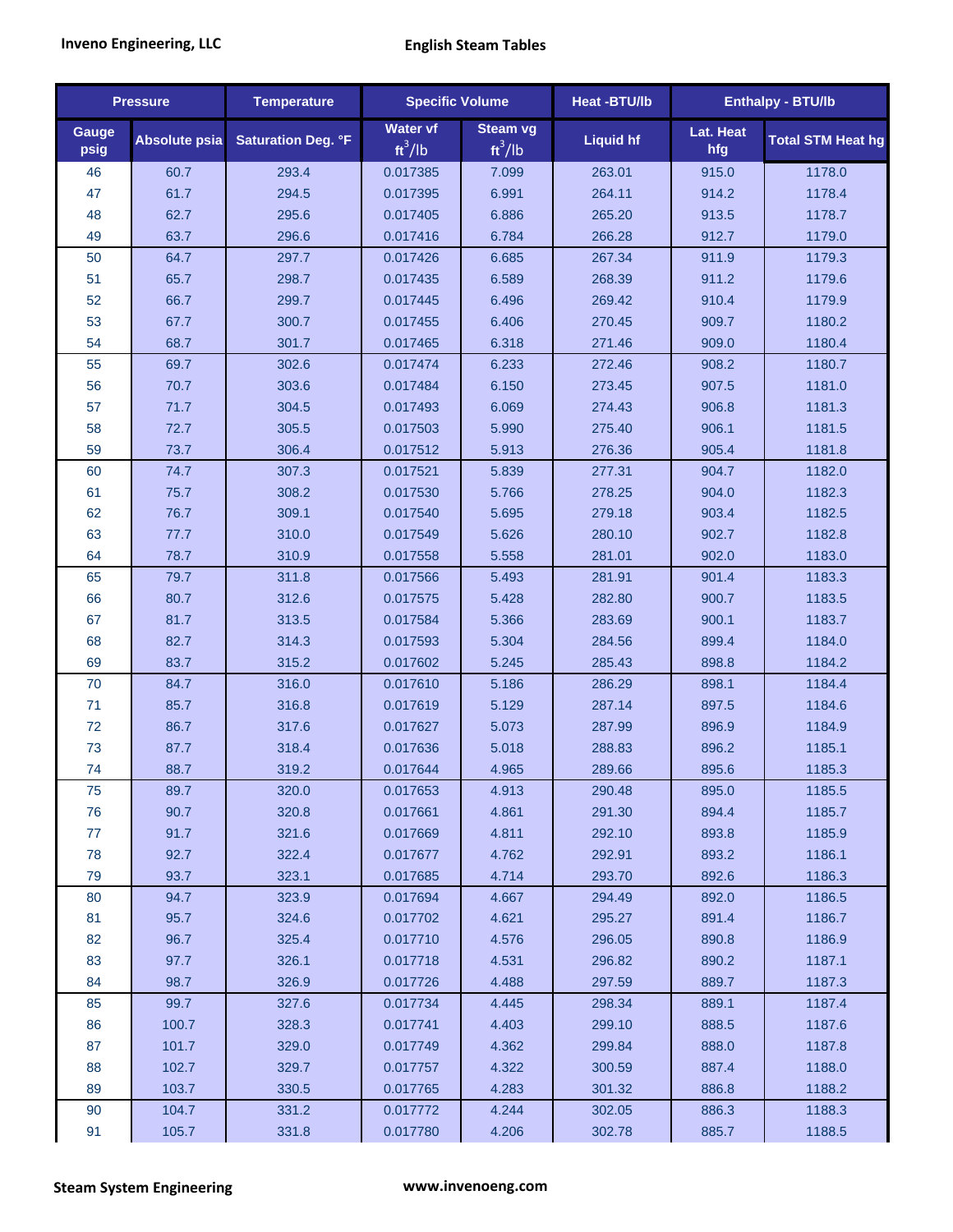| <b>Pressure</b> |                      | <b>Temperature</b>        | <b>Specific Volume</b> |                              | Heat -BTU/lb     |                  | <b>Enthalpy - BTU/lb</b> |
|-----------------|----------------------|---------------------------|------------------------|------------------------------|------------------|------------------|--------------------------|
| Gauge<br>psig   | <b>Absolute psia</b> | <b>Saturation Deg. °F</b> | Water vf<br>$ft^3/lb$  | <b>Steam vg</b><br>$ft^3/lb$ | <b>Liquid hf</b> | Lat. Heat<br>hfg | <b>Total STM Heat hg</b> |
| 90              | 104.7                | 331.2                     | 0.017772               | 4.244                        | 302.05           | 886.3            | 1188.3                   |
| 91              | 105.7                | 331.8                     | 0.017780               | 4.206                        | 302.78           | 885.7            | 1188.5                   |
| 92              | 106.7                | 332.5                     | 0.017788               | 4.168                        | 303.50           | 885.2            | 1188.7                   |
| 93              | 107.7                | 333.2                     | 0.017795               | 4.132                        | 304.21           | 884.6            | 1188.8                   |
| 94              | 108.7                | 333.9                     | 0.017803               | 4.096                        | 304.92           | 884.1            | 1189.0                   |
| 95              | 109.7                | 334.6                     | 0.017810               | 4.060                        | 305.63           | 883.5            | 1189.2                   |
| 96              | 110.7                | 335.2                     | 0.017818               | 4.025                        | 306.33           | 883.0            | 1189.3                   |
| 97              | 111.7                | 335.9                     | 0.017825               | 3.991                        | 307.02           | 882.5            | 1189.5                   |
| 98              | 112.7                | 336.6                     | 0.017833               | 3.958                        | 307.71           | 881.9            | 1189.6                   |
| 99              | 113.7                | 337.2                     | 0.017840               | 3.925                        | 308.40           | 881.4            | 1189.8                   |
| 100             | 114.7                | 337.9                     | 0.017847               | 3.892                        | 309.08           | 880.9            | 1190.0                   |
| 101             | 115.7                | 338.5                     | 0.017855               | 3.860                        | 309.76           | 880.3            | 1190.1                   |
| 102             | 116.7                | 339.2                     | 0.017862               | 3.829                        | 310.43           | 879.8            | 1190.3                   |
| 103             | 117.7                | 339.8                     | 0.017869               | 3.798                        | 311.10           | 879.3            | 1190.4                   |
| 104             | 118.7                | 340.4                     | 0.017876               | 3.768                        | 311.76           | 878.8            | 1190.6                   |
| 105             | 119.7                | 341.1                     | 0.017884               | 3.738                        | 312.42           | 878.3            | 1190.7                   |
| 106             | 120.7                | 341.7                     | 0.017891               | 3.708                        | 313.08           | 877.8            | 1190.8                   |
| 107             | 121.7                | 342.3                     | 0.017898               | 3.679                        | 313.73           | 877.3            | 1191.0                   |
| 108             | 122.7                | 342.9                     | 0.017905               | 3.651                        | 314.37           | 876.8            | 1191.1                   |
| 109             | 123.7                | 343.6                     | 0.017912               | 3.623                        | 315.02           | 876.3            | 1191.3                   |
| 110             | 124.7                | 344.2                     | 0.017919               | 3.595                        | 315.66           | 875.8            | 1191.4                   |
| 111             | 125.7                | 344.8                     | 0.017926               | 3.568                        | 316.29           | 875.3            | 1191.5                   |
| 112             | 126.7                | 345.4                     | 0.017933               | 3.541                        | 316.92           | 874.8            | 1191.7                   |
| 113             | 127.7                | 346.0                     | 0.017940               | 3.515                        | 317.55           | 874.3            | 1191.8                   |
| 114             | 128.7                | 346.6                     | 0.017947               | 3.489                        | 318.18           | 873.8            | 1192.0                   |
| 115             | 129.7                | 347.2                     | 0.017954               | 3.463                        | 318.80           | 873.3            | 1192.1                   |
| 116             | 130.7                | 347.7                     | 0.017961               | 3.438                        | 319.41           | 872.8            | 1192.2                   |
| 117             | 131.7                | 348.3                     | 0.017968               | 3.413                        | 320.03           | 872.3            | 1192.3                   |
| 118             | 132.7                | 348.9                     | 0.017974               | 3.389                        | 320.64           | 871.8            | 1192.5                   |
| 119             | 133.7                | 349.5                     | 0.017981               | 3.364                        | 321.24           | 871.4            | 1192.6                   |
| 120             | 134.7                | 350.1                     | 0.017988               | 3.341                        | 321.85           | 870.9            | 1192.7                   |
| 121             | 135.7                | 350.6                     | 0.017995               | 3.317                        | 322.45           | 870.4            | 1192.8                   |
| 122             | 136.7                | 351.2                     | 0.018001               | 3.294                        | 323.04           | 869.9            | 1193.0                   |
| 123             | 137.7                | 351.8                     | 0.018008               | 3.271                        | 323.64           | 869.5            | 1193.1                   |
| 124             | 138.7                | 352.3                     | 0.018015               | 3.249                        | 324.23           | 869.0            | 1193.2                   |
| 125             | 139.7                | 352.9                     | 0.018021               | 3.227                        | 324.81           | 868.5            | 1193.3                   |
| 126             | 140.7                | 353.4                     | 0.018028               | 3.205                        | 325.40           | 868.1            | 1193.4                   |
| 127             | 141.7                | 354.0                     | 0.018035               | 3.183                        | 325.98           | 867.6            | 1193.6                   |
| 128             | 142.7                | 354.5                     | 0.018041               | 3.162                        | 326.55           | 867.1            | 1193.7                   |
| 129             | 143.7                | 355.1                     | 0.018048               | 3.141                        | 327.13           | 866.7            | 1193.8                   |
| 130             | 144.7                | 355.6                     | 0.018054               | 3.120                        | 327.70           | 866.2            | 1193.9                   |
| 131             | 145.7                | 356.1                     | 0.018061               | 3.100                        | 328.27           | 865.8            | 1194.0                   |
| 132             | 146.7                | 356.7                     | 0.018067               | 3.080                        | 328.83           | 865.3            | 1194.1                   |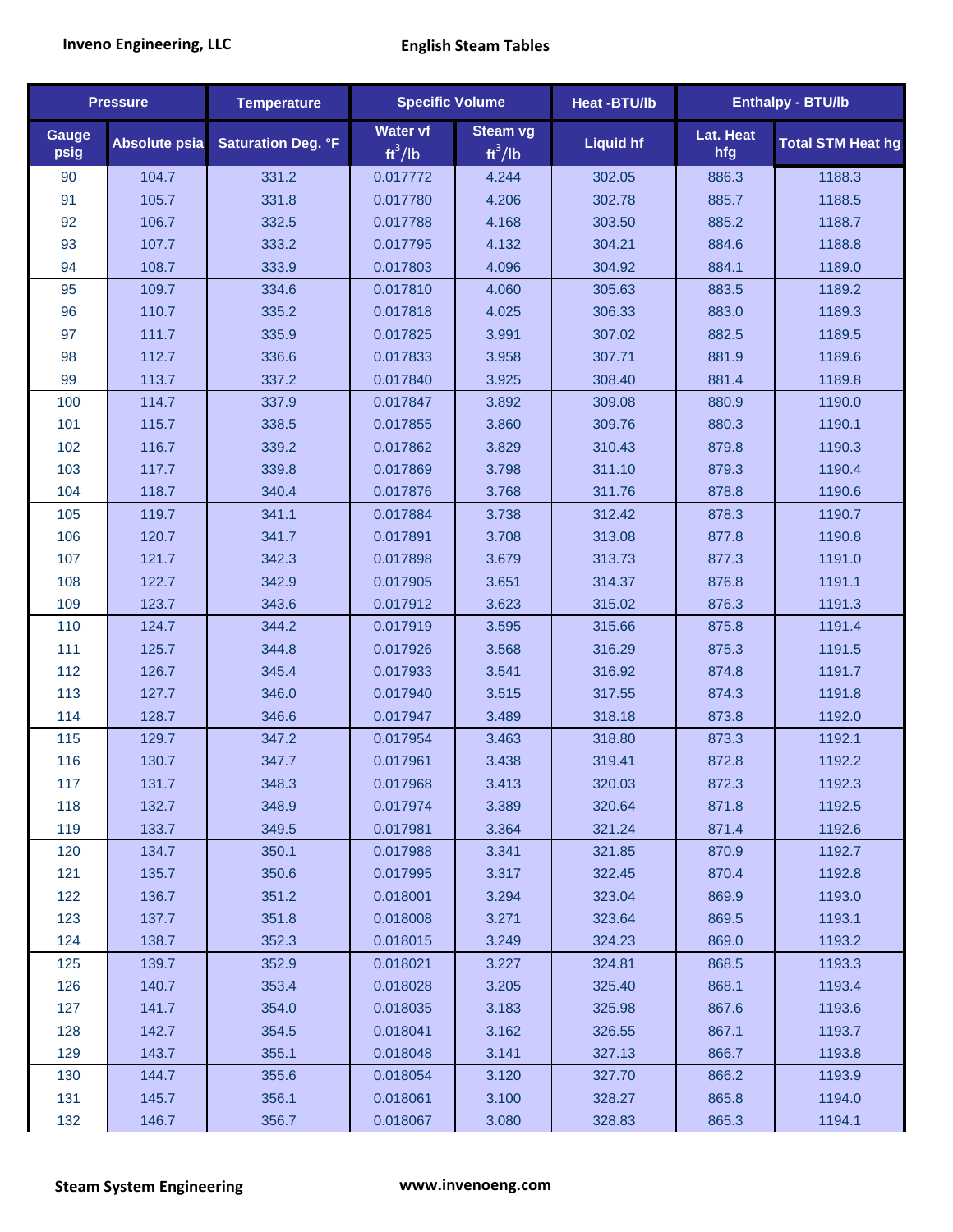| <b>Pressure</b> |                      | <b>Temperature</b>        | <b>Specific Volume</b>       |                              | Heat -BTU/lb     |                  | Enthalpy - BTU/lb        |
|-----------------|----------------------|---------------------------|------------------------------|------------------------------|------------------|------------------|--------------------------|
| Gauge<br>psig   | <b>Absolute psia</b> | <b>Saturation Deg. °F</b> | <b>Water vf</b><br>$ft^3/lb$ | <b>Steam vg</b><br>$ft^3/lb$ | <b>Liquid hf</b> | Lat. Heat<br>hfg | <b>Total STM Heat hg</b> |
| 133             | 147.7                | 357.2                     | 0.018074                     | 3.060                        | 329.40           | 864.8            | 1194.2                   |
| 134             | 148.7                | 357.7                     | 0.018080                     | 3.040                        | 329.96           | 864.4            | 1194.4                   |
| 135             | 149.7                | 358.3                     | 0.018087                     | 3.021                        | 330.51           | 863.9            | 1194.5                   |
| 136             | 150.7                | 358.8                     | 0.018093                     | 3.001                        | 331.07           | 863.5            | 1194.6                   |
| 137             | 151.7                | 359.3                     | 0.018099                     | 2.983                        | 331.62           | 863.1            | 1194.7                   |
| 138             | 152.7                | 359.8                     | 0.018106                     | 2.964                        | 332.17           | 862.6            | 1194.8                   |
| 139             | 153.7                | 360.4                     | 0.018112                     | 2.946                        | 332.71           | 862.2            | 1194.9                   |
| 140             | 154.7                | 360.9                     | 0.018118                     | 2.927                        | 333.26           | 861.7            | 1195.0                   |
| 141             | 155.7                | 361.4                     | 0.018125                     | 2.909                        | 333.80           | 861.3            | 1195.1                   |
| 142             | 156.7                | 361.9                     | 0.018131                     | 2.892                        | 334.34           | 860.9            | 1195.2                   |
| 143             | 157.7                | 362.4                     | 0.018137                     | 2.874                        | 334.87           | 860.4            | 1195.3                   |
| 144             | 158.7                | 362.9                     | 0.018144                     | 2.857                        | 335.41           | 860.0            | 1195.4                   |
| 145             | 159.7                | 363.4                     | 0.018150                     | 2.840                        | 335.94           | 859.6            | 1195.5                   |
| 146             | 160.7                | 363.9                     | 0.018156                     | 2.823                        | 336.46           | 859.1            | 1195.6                   |
| 147             | 161.7                | 364.4                     | 0.018162                     | 2.806                        | 336.99           | 858.7            | 1195.7                   |
| 148             | 162.7                | 364.9                     | 0.018168                     | 2.790                        | 337.51           | 858.3            | 1195.8                   |
| 149             | 163.7                | 365.4                     | 0.018174                     | 2.773                        | 338.03           | 857.8            | 1195.9                   |
| 150             | 164.7                | 365.9                     | 0.018181                     | 2.757                        | 338.55           | 857.4            | 1196.0                   |
| 152             | 166.7                | 366.8                     | 0.018193                     | 2.725                        | 339.58           | 856.6            | 1196.2                   |
| 154             | 168.7                | 367.8                     | 0.018205                     | 2.694                        | 340.60           | 855.7            | 1196.3                   |
| 156             | 170.7                | 368.8                     | 0.018217                     | 2.664                        | 341.62           | 854.9            | 1196.5                   |
| 158             | 172.7                | 369.7                     | 0.018229                     | 2.635                        | 342.62           | 854.1            | 1196.7                   |
| 160             | 174.7                | 370.6                     | 0.018241                     | 2.606                        | 343.62           | 853.2            | 1196.9                   |
| 162             | 176.7                | 371.6                     | 0.018253                     | 2.577                        | 344.60           | 852.4            | 1197.0                   |
| 164             | 178.7                | 372.5                     | 0.018265                     | 2.550                        | 345.58           | 851.6            | 1197.2                   |
| 166             | 180.7                | 373.4                     | 0.018276                     | 2.523                        | 346.55           | 850.8            | 1197.4                   |
| 168             | 182.7                | 374.3                     | 0.018288                     | 2.496                        | 347.51           | 850.0            | 1197.5                   |
| 170             | 184.7                | 375.2                     | 0.018300                     | 2.470                        | 348.47           | 849.2            | 1197.7                   |
| 172             | 186.7                | 376.1                     | 0.018311                     | 2.445                        | 349.41           | 848.4            | 1197.8                   |
| 174             | 188.7                | 377.0                     | 0.018323                     | 2.420                        | 350.35           | 847.6            | 1198.0                   |
| 175             | 189.7                | 377.4                     | 0.018329                     | 2.408                        | 350.82           | 847.2            | 1198.1                   |
| 176             | 190.7                | 377.8                     | 0.018334                     | 2.395                        | 351.29           | 846.9            | 1198.1                   |
| 178             | 192.7                | 378.7                     | 0.018346                     | 2.371                        | 352.21           | 846.1            | 1198.3                   |
| 180             | 194.7                | 379.6                     | 0.018357                     | 2.348                        | 353.13           | 845.3            | 1198.4                   |
| 182             | 196.7                | 380.4                     | 0.018368                     | 2.325                        | 354.04           | 844.5            | 1198.6                   |
| 184             | 198.7                | 381.3                     | 0.018380                     | 2.302                        | 354.95           | 843.8            | 1198.7                   |
| 186             | 200.7                | 382.1                     | 0.018391                     | 2.280                        | 355.84           | 843.0            | 1198.8                   |
| 188             | 202.7                | 382.9                     | 0.018402                     | 2.259                        | 356.73           | 842.3            | 1199.0                   |
| 190             | 204.7                | 383.8                     | 0.018413                     | 2.237                        | 357.62           | 841.5            | 1199.1                   |
| 192             | 206.7                | 384.6                     | 0.018424                     | 2.217                        | 358.50           | 840.8            | 1199.2                   |
| 194             | 208.7                | 385.4                     | 0.018435                     | 2.196                        | 359.37           | 840.0            | 1199.4                   |
| 196             | 210.7                | 386.2                     | 0.018446                     | 2.176                        | 360.24           | 839.3            | 1199.5                   |
| 198             | 212.7                | 387.0                     | 0.018457                     | 2.156                        | 361.10           | 838.5            | 1199.6                   |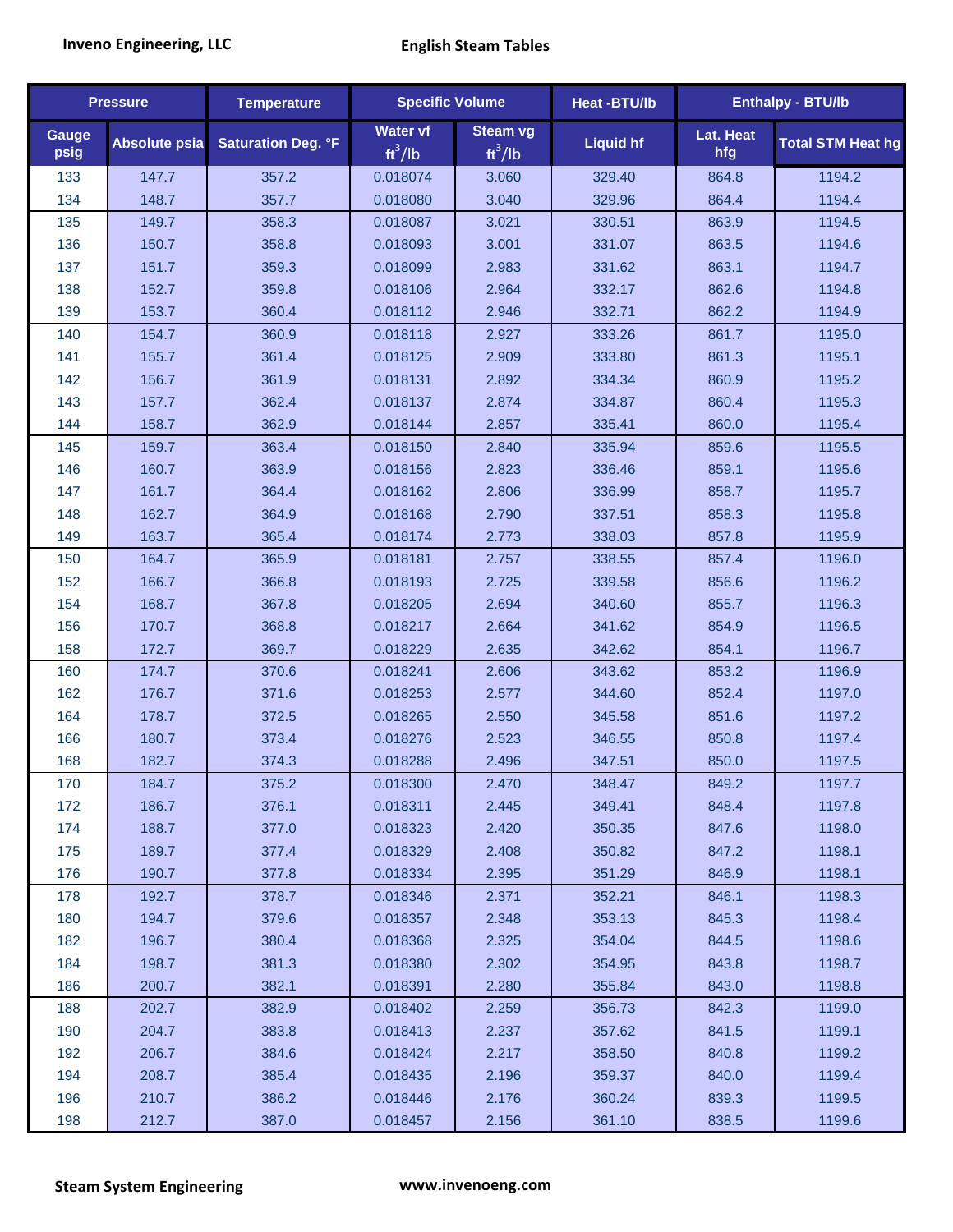|               | <b>Pressure</b>      | <b>Temperature</b>        | <b>Specific Volume</b> |                              | Heat -BTU/lb     |                  | Enthalpy - BTU/lb        |
|---------------|----------------------|---------------------------|------------------------|------------------------------|------------------|------------------|--------------------------|
| Gauge<br>psig | <b>Absolute psia</b> | <b>Saturation Deg. °F</b> | Water vf<br>$ft^3/lb$  | <b>Steam vg</b><br>$ft^3/lb$ | <b>Liquid hf</b> | Lat. Heat<br>hfg | <b>Total STM Heat hg</b> |
| 200           | 214.7                | 387.8                     | 0.018468               | 2.137                        | 361.95           | 837.8            | 1199.7                   |
| 205           | 219.7                | 389.8                     | 0.018495               | 2.090                        | 364.06           | 836.0            | 1200.0                   |
| 210           | 224.7                | 391.7                     | 0.018521               | 2.045                        | 366.14           | 834.2            | 1200.3                   |
| 215           | 229.7                | 393.6                     | 0.018548               | 2.002                        | 368.18           | 832.4            | 1200.6                   |
| 220           | 234.7                | 395.5                     | 0.018574               | 1.960                        | 370.19           | 830.7            | 1200.9                   |
| 225           | 239.7                | 397.3                     | 0.018600               | 1.921                        | 372.17           | 828.9            | 1201.1                   |
| 230           | 244.7                | 399.1                     | 0.018626               | 1.883                        | 374.12           | 827.2            | 1201.3                   |
| 235           | 249.7                | 400.9                     | 0.018651               | 1.846                        | 376.04           | 825.5            | 1201.6                   |
| 240           | 254.7                | 402.6                     | 0.018676               | 1.811                        | 377.94           | 823.9            | 1201.8                   |
| 245           | 259.7                | 404.3                     | 0.018701               | 1.777                        | 379.81           | 822.2            | 1202.0                   |
| 250           | 264.7                | 406.0                     | 0.018726               | 1.744                        | 381.65           | 820.6            | 1202.2                   |
| 255           | 269.7                | 407.7                     | 0.018751               | 1.713                        | 383.47           | 818.9            | 1202.4                   |
| 260           | 274.7                | 409.4                     | 0.018776               | 1.682                        | 385.26           | 817.3            | 1202.6                   |
| 265           | 279.7                | 411.0                     | 0.018800               | 1.653                        | 387.03           | 815.7            | 1202.8                   |
| 270           | 284.7                | 412.6                     | 0.018824               | 1.625                        | 388.78           | 814.1            | 1202.9                   |
| 275           | 289.7                | 414.2                     | 0.018848               | 1.597                        | 390.51           | 812.6            | 1203.1                   |
| 280           | 294.7                | 415.7                     | 0.018872               | 1.571                        | 392.21           | 811.0            | 1203.2                   |
| 285           | 299.7                | 417.3                     | 0.018895               | 1.545                        | 393.90           | 809.5            | 1203.4                   |
| 290           | 304.7                | 418.8                     | 0.018919               | 1.520                        | 395.56           | 807.9            | 1203.5                   |
| 295           | 309.7                | 420.3                     | 0.018942               | 1.496                        | 397.21           | 806.4            | 1203.6                   |
| 300           | 314.7                | 421.8                     | 0.018965               | 1.473                        | 398.84           | 804.9            | 1203.8                   |
| 310           | 324.7                | 424.7                     | 0.019011               | 1.428                        | 402.04           | 802.0            | 1204.0                   |
| 320           | 334.7                | 427.5                     | 0.019057               | 1.386                        | 405.17           | 799.0            | 1204.2                   |
| 330           | 344.7                | 430.3                     | 0.019102               | 1.346                        | 408.24           | 796.1            | 1204.4                   |
| 340           | 354.7                | 433.0                     | 0.019146               | 1.309                        | 411.25           | 793.3            | 1204.5                   |
| 350           | 364.7                | 435.7                     | 0.019190               | 1.273                        | 414.19           | 790.5            | 1204.7                   |
| 360           | 374.7                | 438.3                     | 0.019234               | 1.240                        | 417.09           | 787.7            | 1204.8                   |
| 370           | 384.7                | 440.8                     | 0.019277               | 1.208                        | 419.93           | 785.0            | 1204.9                   |
| 380           | 394.7                | 443.3                     | 0.019320               | 1.177                        | 422.72           | 782.3            | 1205.0                   |
| 390           | 404.7                | 445.8                     | 0.019363               | 1.148                        | 425.46           | 779.6            | 1205.1                   |
| 400           | 414.7                | 448.2                     | 0.019405               | 1.121                        | 428.15           | 777.0            | 1205.1                   |
| 410           | 424.7                | 450.5                     | 0.019446               | 1.094                        | 430.80           | 774.4            | 1205.2                   |
| 420           | 434.7                | 452.8                     | 0.019488               | 1.069                        | 433.41           | 771.8            | 1205.2                   |
| 430           | 444.7                | 455.1                     | 0.019529               | 1.045                        | 435.98           | 769.2            | 1205.2                   |
| 440           | 454.7                | 457.4                     | 0.019570               | 1.022                        | 438.51           | 766.7            | 1205.2                   |
| 450           | 464.7                | 459.6                     | 0.019611               | 1.000                        | 441.01           | 764.2            | 1205.2                   |
| 460           | 474.7                | 461.7                     | 0.019651               | 0.978                        | 443.46           | 761.7            | 1205.1                   |
| 470           | 484.7                | 463.9                     | 0.019691               | 0.958                        | 445.89           | 759.2            | 1205.1                   |
| 480           | 494.7                | 465.9                     | 0.019731               | 0.938                        | 448.28           | 756.8            | 1205.0                   |
| 490           | 504.7                | 468.0                     | 0.019771               | 0.919                        | 450.64           | 754.3            | 1205.0                   |
| 500           | 514.7                | 470.0                     | 0.019810               | 0.901                        | 452.96           | 751.9            | 1204.9                   |
| 510           | 524.7                | 472.0                     | 0.019850               | 0.884                        | 455.26           | 749.6            | 1204.8                   |
| 520           | 534.7                | 474.0                     | 0.019889               | 0.867                        | 457.53           | 747.2            | 1204.7                   |